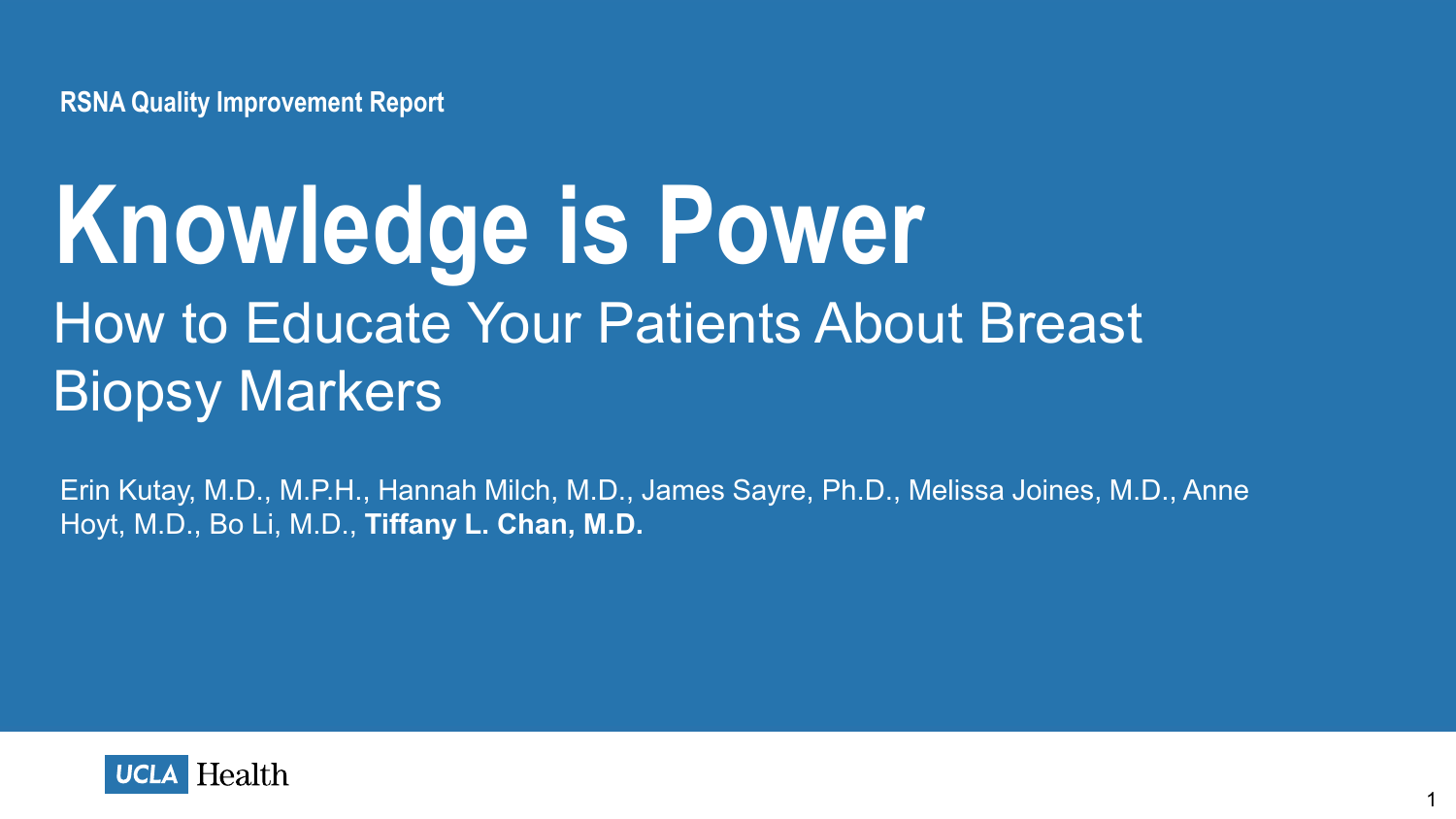### **Purpose**

• To determine if providing an informational handout to patients improves patient knowledge and comfort with receiving a breast biopsy marker.

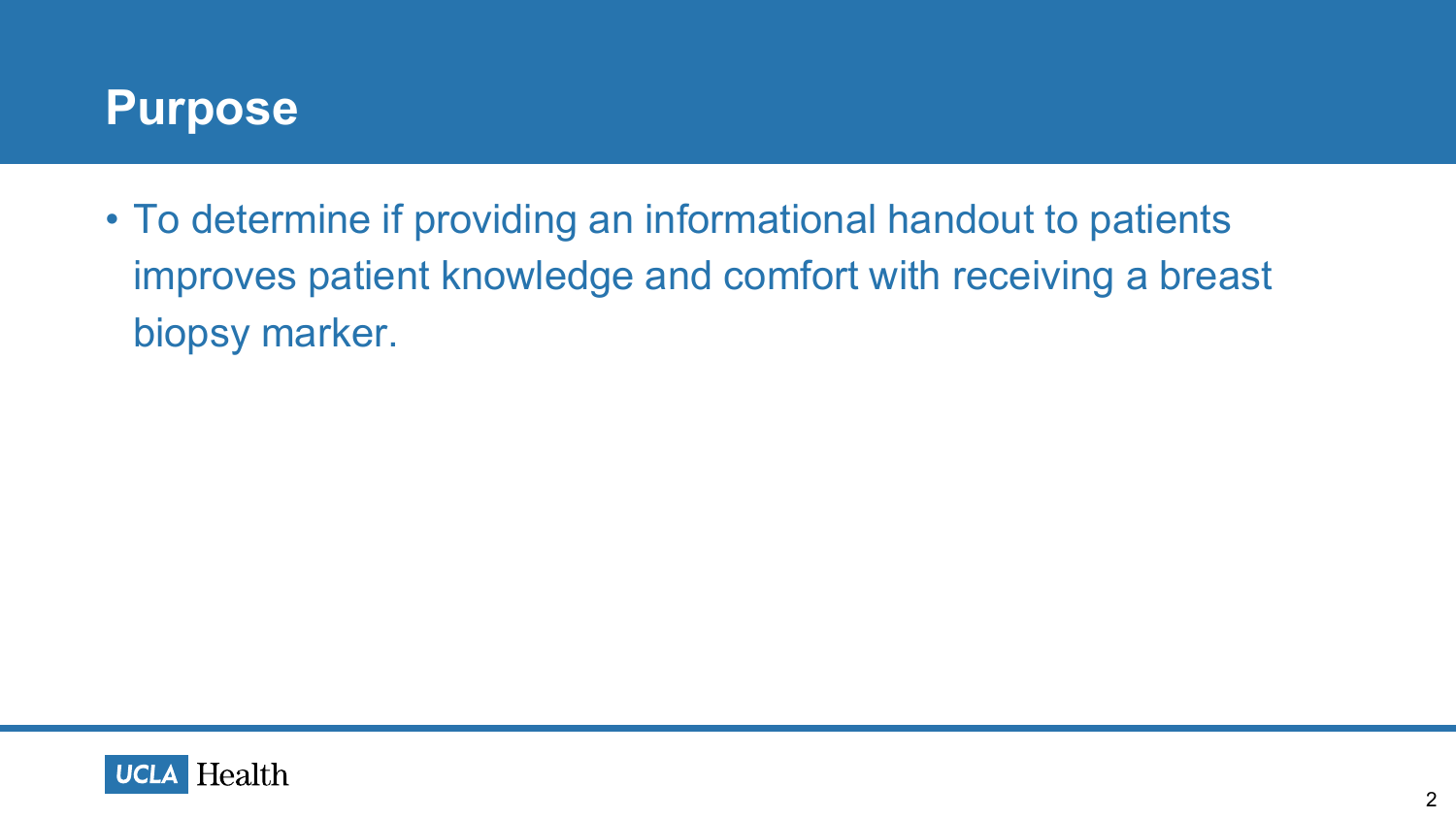# **Background**

- Breast biopsy markers designate biopsied lesions<sup>1,2</sup>
	- Well seen on mammogram > ultrasound and MRI
- Made of inert metal or alloy, usually with titanium3
- Come in a variety of shapes $4$
- Regardless of the pathology, biopsy markers are useful!



Serves as a target for radiologists during pre-surgical localizations  $\theta \rightarrow$ surgical excision or lumpectomy **Prevents** unnecessary repeat biopsy in the future

1. Thomassin-Naggara I, Lalonde L, David J, Darai E, UzanS, TropI. A plea for the biopsy marker: how, why, and why not clipping after breast biopsy? (2012). Breast Cancer Res Treat. 132(3):881-93.

Burbank, F., & Forcier, N. (1997). Tissue marking clip for stereotactic breast biopsy: initial placement accuracy, long-term stability, and usefulness as a quide for wire localization, Radiology, 205(2), 407-415.



<sup>2.</sup> Bick, U., Trimboli, R. M., Athanasiou, A., Balleyguier, C., Baltzer, P. A., Bemathova, M., ... & Sardanelli, F. (2020). Image-guided breast biopsy and localisation: recommendations for information to women and referring *imaging*, *11*(1), 1-18.

<sup>3.</sup> Portnow, L. H., Thornton, C. M., Milch, H. S., Mango, V. L., Morris, E. A., & Saphier, N. B. (2019). Biopsy Marker Standardization: What's in a Name?. American Journal of Roentgenology, 212(6), 1400-1405. Portnow, L. H. B. (2019). Biopsy Marker Standardization: What's in a Name?. *American Journal of Roentgenology*, *212*(6), 1400-1405.

<sup>4.</sup> Shah, A.D., Mehta A.K., Talati N., Brem R., Margolies L.R. Breast tissue markers: Why? What's out there? How do I choose? 2018. Clinical Imaging. (52), 123-136.

<sup>5.</sup> Dash, N., Chafin, S. H., Johnson, R. R., & Contractor, F. M. (1999). Usefulness of tissue marker clips in patients undergoing neoadjuvant chemotherapy for breast cancer. AJR. American journal of roentgenology, 173(4), 9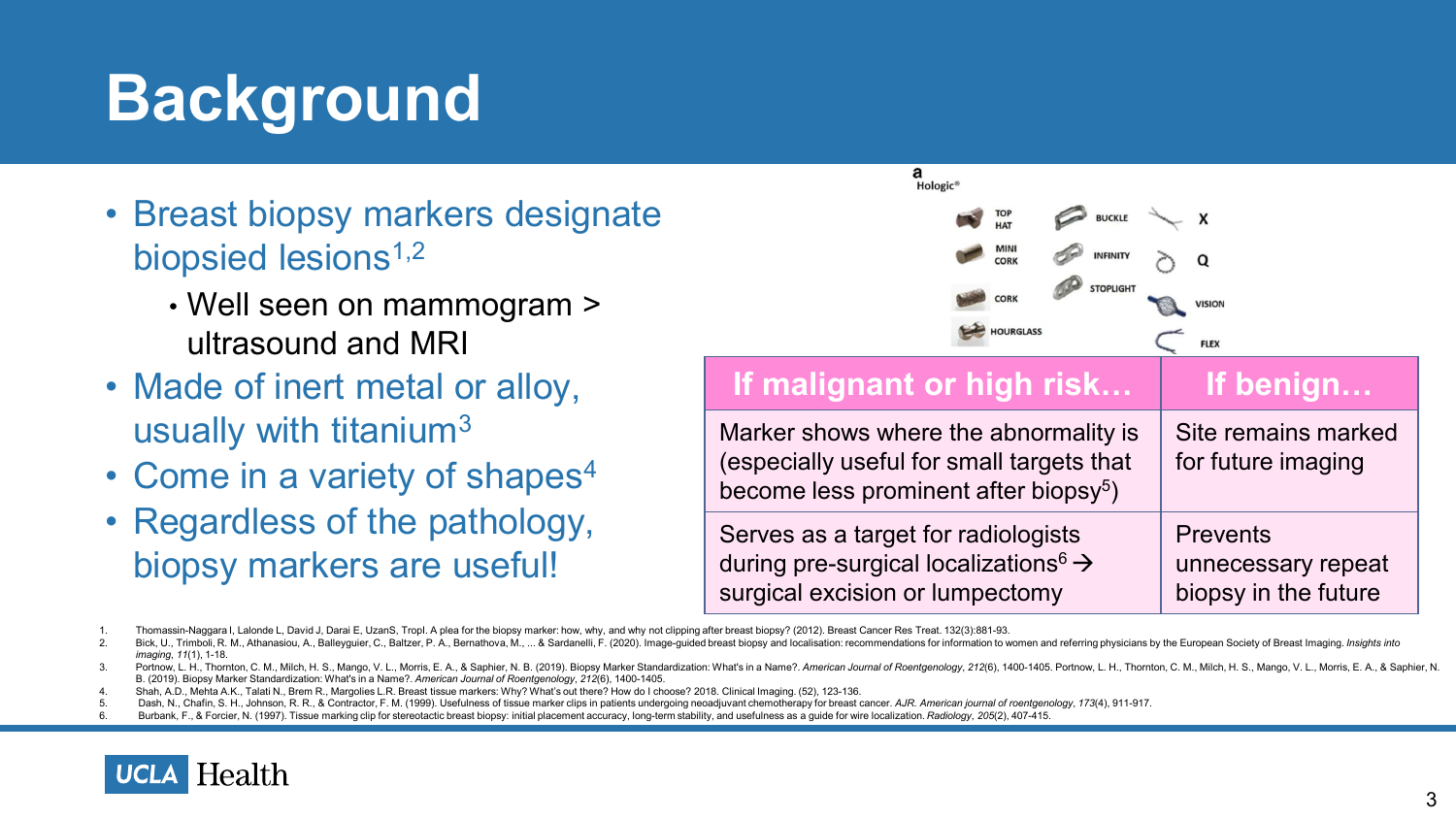### **However…**

- Patients frequently have concerns about the biopsy marker
	- Fear of having a foreign body in their breast
	- Concern for reaction with the marker
	- Concern that the marker transmits data
- Prior studies<sup>7</sup> have investigated patient anxiety upon receiving news that they needed a breast biopsy, while they wait for an appointment, and on the day of the biopsy.
	- To our knowledge, however, patient comfort level or knowledge of receiving the biopsy marker has yet to be investigated.
	- Our purpose was to empower our patients with accurate, reproducible information before every biopsy with a patient-friendly educational handout.

7. Soo, M. S., Shelby, R. A., & Johnson, K. S. (2019). Optimizing the patient experience during breast biopsy. *Journal of Breast Imaging*, *1*(2), 131-138.

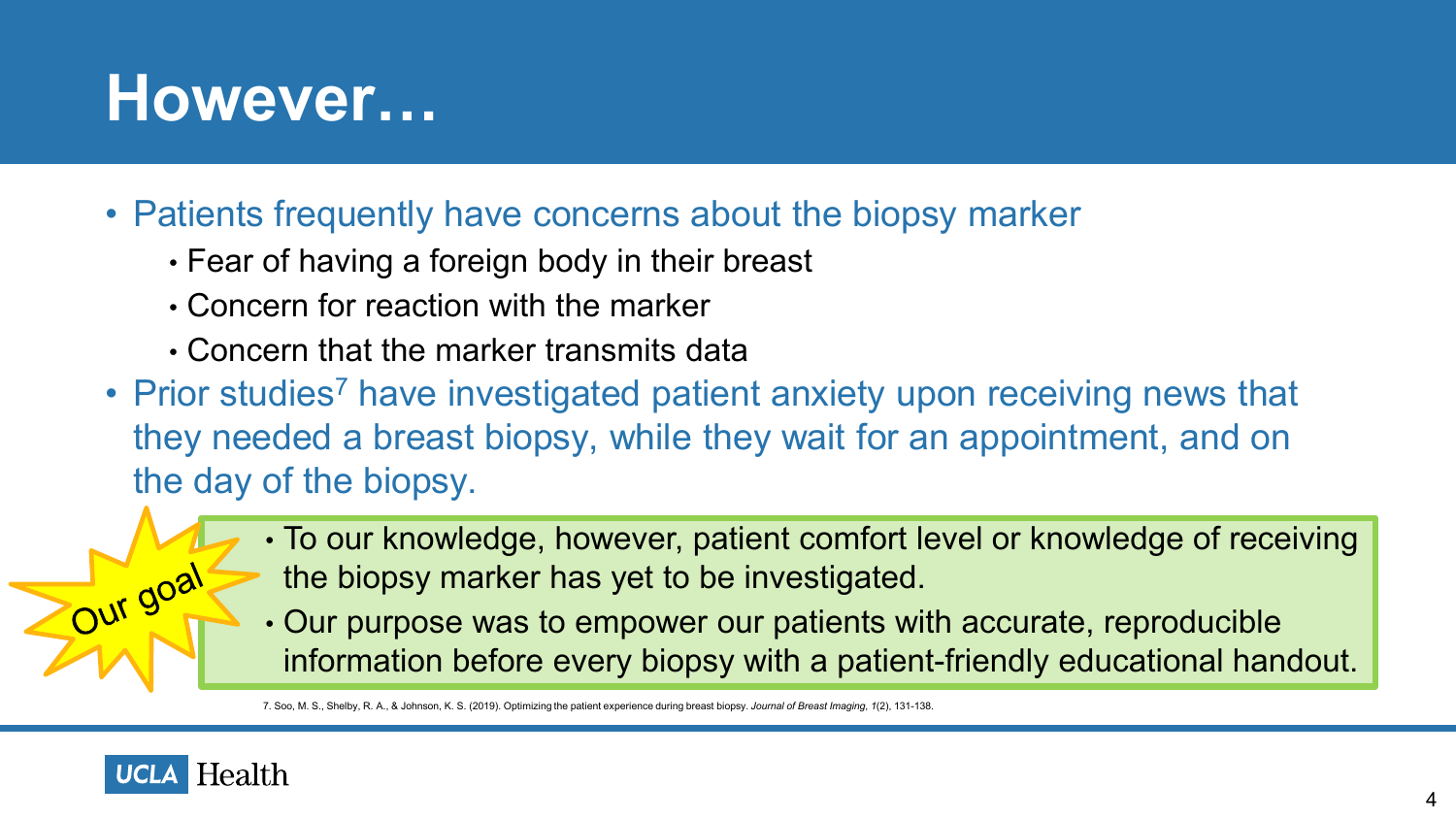## **Materials and Methods**

- IRB-exempt prospective study
- Content of handout was derived from discussion with breast imaging faculty members
- The 5 most commonly asked questions were agreed upon based on personal experiences

#### **UCLA** Health



Also called 'microclips'

5 FAQS About

#### 1. What is a biopsy marker made out of?

- . Half (4/8) are made of titanium
- 2/8 are made of stainless steel



. The rest are made of nickel alloy or zirconium oxide

#### 2. Why do I need a biopsy marker?

- If your biopsy results require surgery, this marker will help surgeons identify exactly which area to remove. Before biopsy markers, surgeons had to remove more tissue!
- It marks the site of biopsy within the breast, so that radiologists reading your future mammograms know where your biopsy site is

#### 3. What if I don't need surgery?

- The marker remains in your breast and is safe
- It will be visible on all future mammograms
	- . This is very useful for your radiologists to know where your biopsy site is located



This marker is easy to identify on a mammogram.

#### 4. How does a biopsy marker get placed?

. Through a thin, sterile needle while your breast is still numb. Most people are surprised when they learn that it is already in place!

#### 5. How will this affect my daily life?

- Short answer: It won't!
- Long answer:
	- . It cannot be felt, because it is inside the breast tissue
	- . It will not set off airport alarms or metal detectors
	- . The marker is MRI-compatible, in the case you ever need an MRI
	- The marker is NOT a tracking device!

A biopsy marker has almost ZERO risk and offers your radiologists and surgeons *invaluable* information.

Please feel free to ask any questions that you may have!

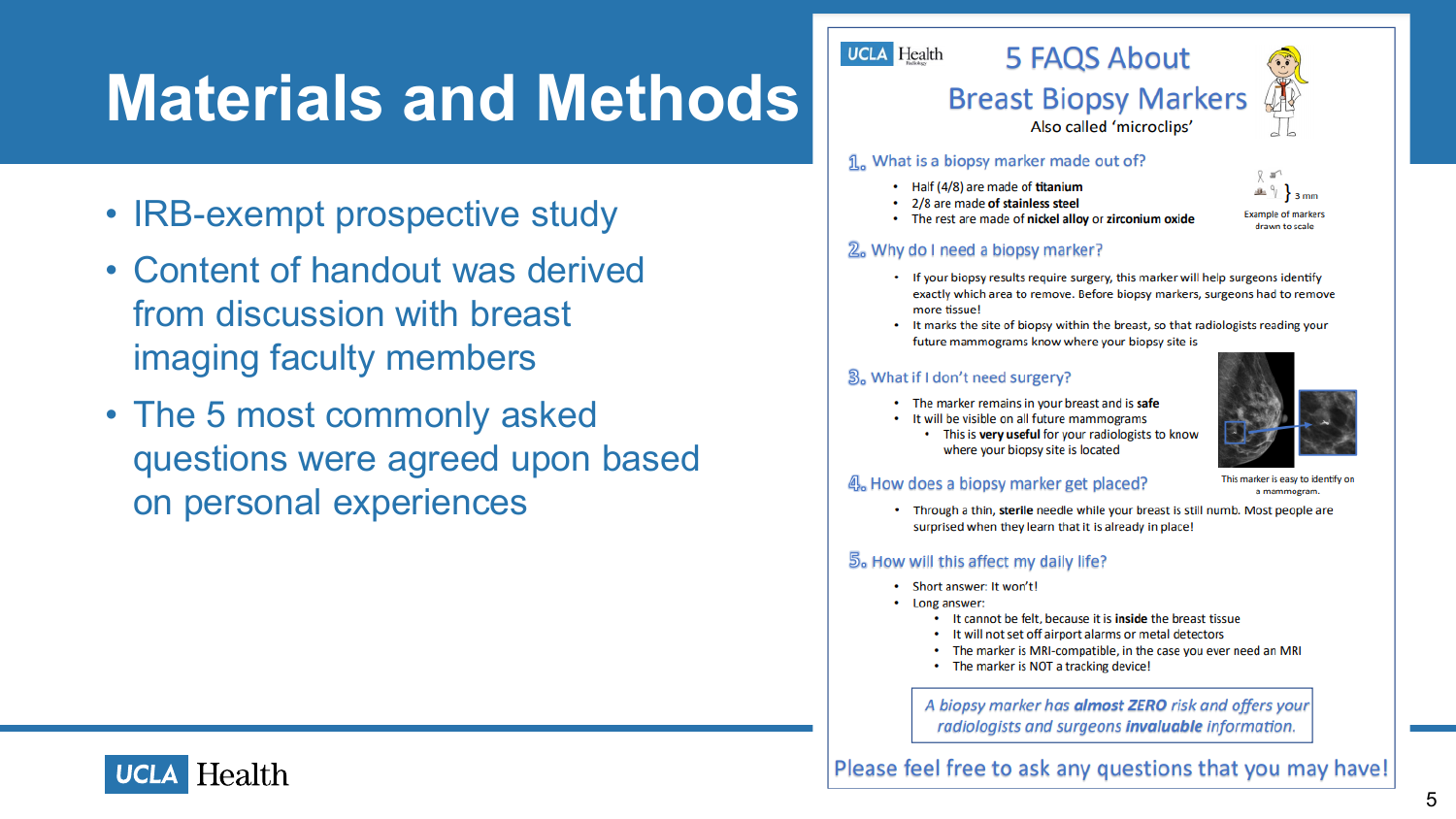## **Materials and Methods**

- 4 question survey with a 5 -point Likert Scale was created
- Patients undergoing US, stereo, or MRI biopsy were asked to answer 4 questions (Q1 -Q4)



#### **UCLA Breast Biopsy Marker Survey**

UCLA Breast Imaging has developed a new patient handout on Breast Biopsy Markers (also referred to as "clips" or "microclips"). Please fill out the following survey to help us continue to improve this process as part of a UCLA research study. This survey is anonymous, voluntary, and will not affect your clinical care! We estimate the time to complete the survey to be 2 minutes. We thank you in advance!

The principal investigator of the study is Dr. Tiffany Chan, Assistant Clinical Professor (310-393-5153). If you have questions about your rights as a research subject, or you have concerns or suggestions and you want to talk to someone other than the researchers, you may contact the UCLA OHRPP by phone: (310) 206-2040; by email: participants@research.ucla.edu or by mail: Box 951406, Los Angeles, CA 90095-1406.

#### Before reading the handout:

1. Please rate your understanding about Breast Biopsy Markers (also referred to as "clips") from 1-5, with 1 being "Least Knowledgeable" and 5 being "Most Knowledgeable".

| ו ם                                                                                                                                                                            | 口 2                | $\square$ 3        | $\Box$ 4         | $\square$ 5 |  |  |
|--------------------------------------------------------------------------------------------------------------------------------------------------------------------------------|--------------------|--------------------|------------------|-------------|--|--|
| Least Knowledgeable                                                                                                                                                            | Most Knowledgeable |                    |                  |             |  |  |
| 2. Please rate your comfort level of receiving a Breast Biopsy Marker during today's<br>biopsy, from 1-5, with 1 being "Least Comfortable" and 5 being "Most<br>Comfortable".  |                    |                    |                  |             |  |  |
| ו ם                                                                                                                                                                            | ロク                 | $\Box$ 3           | □ 4              | □ 5         |  |  |
| Least Comfortable                                                                                                                                                              |                    |                    |                  |             |  |  |
| After reading the handout:                                                                                                                                                     |                    |                    |                  |             |  |  |
| 3. Please rate your understanding about Breast Biopsy Markers (also referred to as<br>clips) from 1-5, with 1 being "Least Knowledgeable" and 5 being "Most<br>Knowledgeable". |                    |                    |                  |             |  |  |
| ו ח                                                                                                                                                                            | 口 2                | $\Box$ 3           | $\Box$ 4         | □ 5         |  |  |
| Least Knowledgeable                                                                                                                                                            |                    | Most Knowledgeable |                  |             |  |  |
| 4. Please rate your comfort level of receiving a Breast Biopsy Marker during today's<br>biopsy, from 1-5, with 1 being "Least Comfortable" and 5 being "Most<br>Comfortable".  |                    |                    |                  |             |  |  |
| ו ח                                                                                                                                                                            | 口 2                | $\Box$ 3           | □ 4              | □ 5         |  |  |
| Least Comfortable                                                                                                                                                              |                    |                    | Most Comfortable |             |  |  |

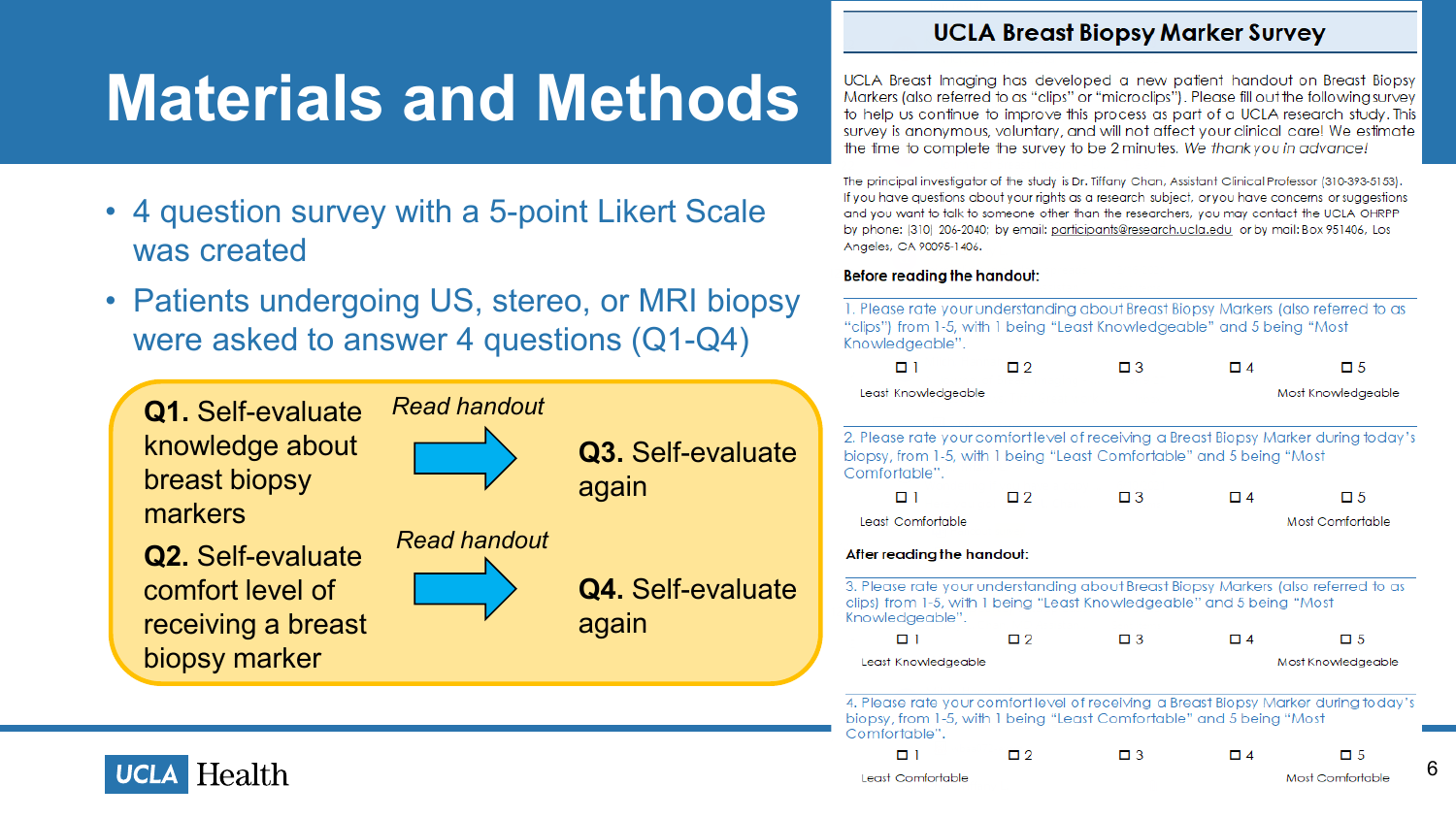### **Materials and Methods**

An email discussing the handout and survey is sent to all breast imaging members, including faculty, trainees, and technologists

Handout is printed, laminated, and affixed by binder rings to clipboards also holding consent paperwork

Technologist provides this clipboard to each biopsy patient to read in the consultation room, waiting consent with the physician

Statistical analysis is performed with Paired T-test and Wilcoxon (nonparametric) tests. A p-value less than 0.01 was considered statistically significant

**Survey** responses are recorded in a Google-based Excel sheet

The patient is then instructed to leave the handout on the clipboard, which is collected by the technologist following the biopsy and placed in a folder in the reading room

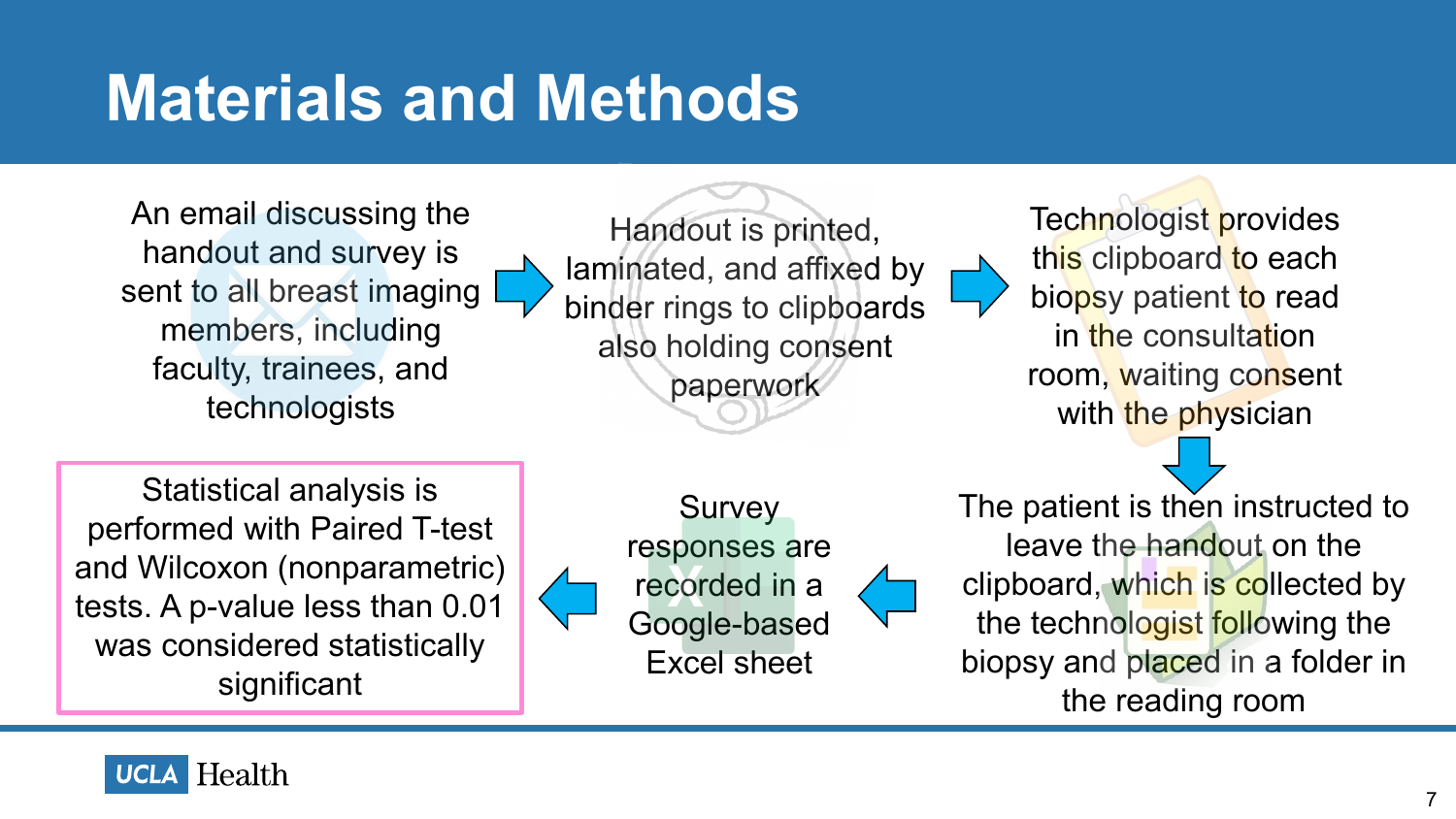

• 141 completed surveys between 12/11/20 – 4/23/21

### Before reading handout

Q1: Please rate your understanding of biopsy markers Q2: Please rate your comfort level of receiving a biopsy marker

### After reading handout

Q3: Please rate your understanding of biopsy markers Q4: Please rate your comfort level of receiving a biopsy marker

|                | <b>Mean</b> | 95% CI - Iow | 95% CI - high | Std dev | <b>Median</b> |
|----------------|-------------|--------------|---------------|---------|---------------|
| Q <sub>1</sub> | 2.59        | 2.34         | 2.84          | 1.52    |               |
| Q2             | 3.4         | 3.2          | 3.6           | 1.42    |               |
| Q3             | 4.26        | 4.1          | 4.4           | 0.95    | $\mathbf b$   |
| Q4             | 4.2         | 4.03         | 4.37          | 1.04    |               |

Table 1. Individual question scores.

|                     | <b>Mean</b> | <b>95% low</b> | 95% high   Std dev |      | p value |
|---------------------|-------------|----------------|--------------------|------|---------|
| $Q1 \rightarrow Q3$ | 1.67        | 1.44           | 1.91               | 1.42 | < 0.001 |
| $Q2 \rightarrow Q4$ | 0.8         | 0.61           | 0.99               | 1.15 | < 0.001 |

Table 2. Differences between scores before and after reading handout.

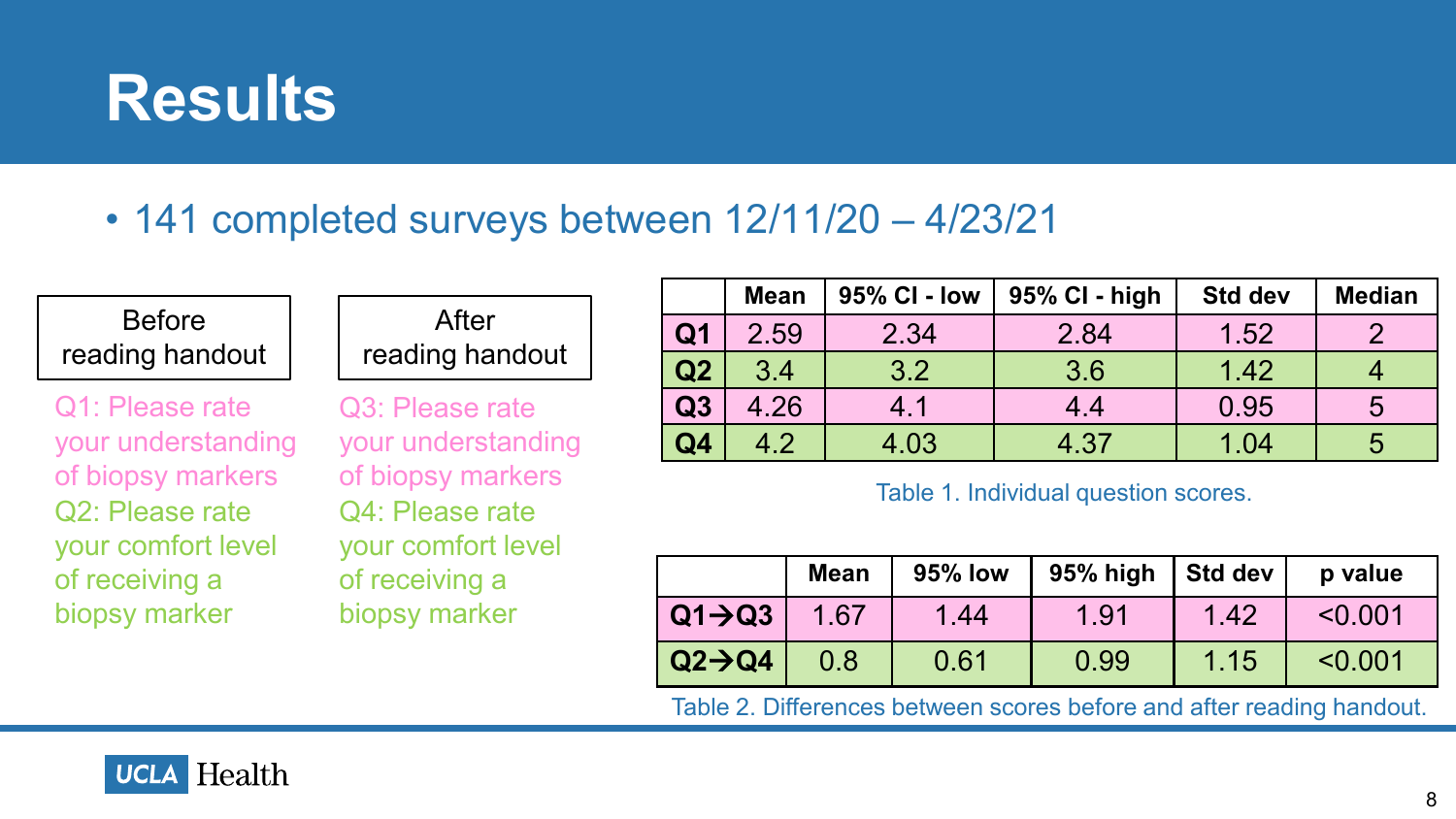### **Discussion**

There was a **statistically significant increase** in patient selfevaluation knowledge and comfort scores after reading our educational handout.

• Limitations:

- Single institution design
- Handout was available only in English
- Occasionally, patients would ask the physician performing the consent questions regarding the handout before completing the last two questionnaire questions
	- This could potentially increase self-evaluated scores to Questions 2 and 4